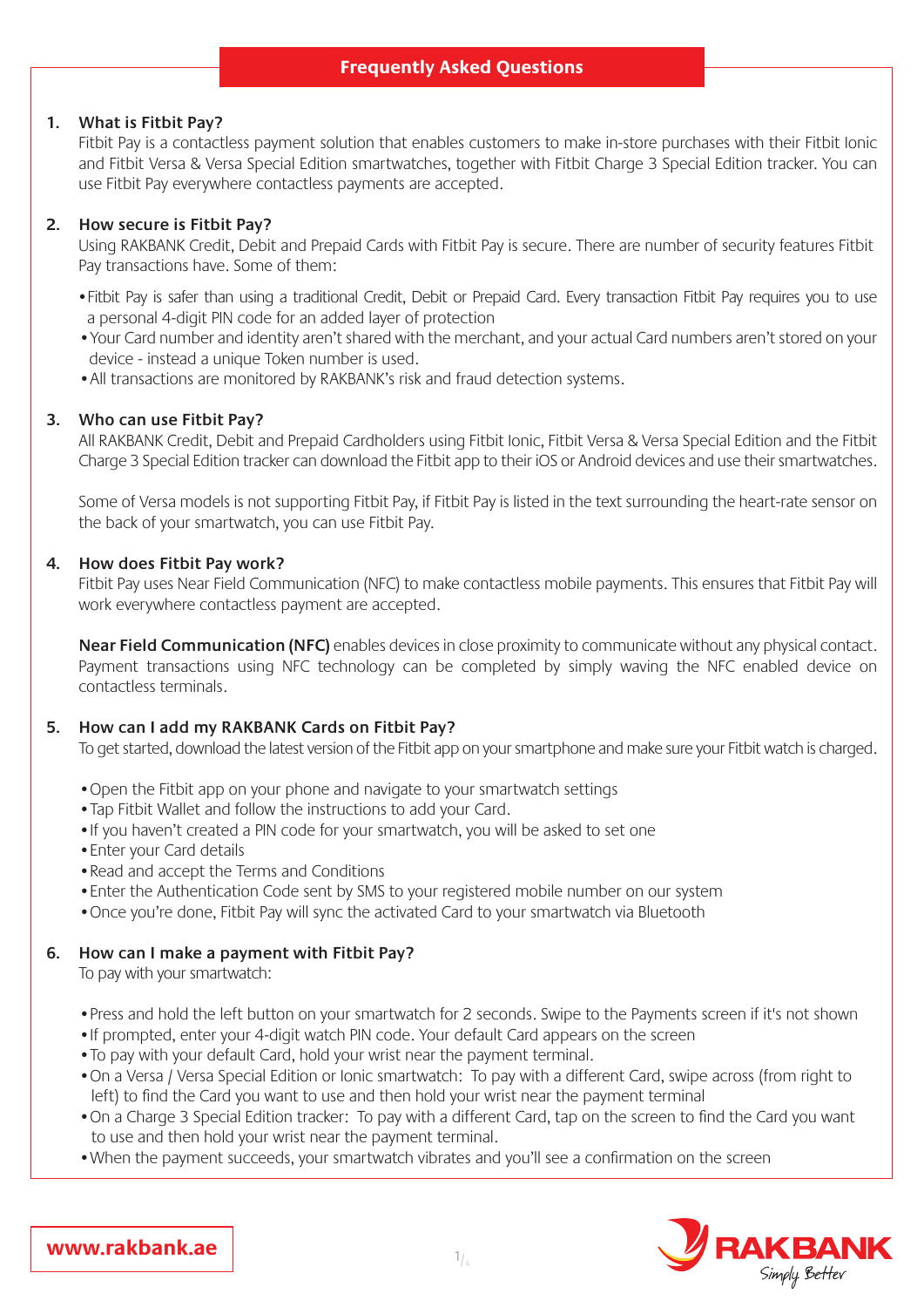## **7. Where can I see a list of transactions made with Fitbit Pay?**

To see your recent transactions in the Fitbit app:

- •From the Fitbit app dashboard, tap or click the Account icon and select your device
- •Tap the Wallet tile
- •Find the Card you added to your smartwatch and then scroll down to see your 3 most recent transactions.

 You will receive an immediate notification after each transaction made using Fitbit Pay and will be able to see all transactions through the respective Card statements and in RAKBANK Digital Banking app.

#### **8. How can I change my default Card on Fitbit Pay?**

To change your default Card:

- •From the Fitbit app dashboard, tap the Account icon and select your device
- •Tap the Wallet tile
- •Find the Card you want to set as the default option
- •Tap Set as Default

### **9. How can I remove my RAKBANK Card from Fitbit Pay?**

- •From the Fitbit app dashboard, tap the Account icon and select your device
- •Tap the Wallet tile
- •Find the Card you want to remove and tap Remove Card
- •Sync your smartwatch to remove the Card image from your screen

### **10. Do I need to have my phone nearby to use Fitbit Pay?**

 You don't need to have your phone nearby to use Fitbit Pay. After you set up Fitbit Pay, you can make payments from your smartwatch and leave your phone at home.

### **11. Can Fitbit Pay be used to make online purchases?**

No. Fitbit Pay is focused on enabling simple and secure in-store payments.

### **12. Can I use Fitbit Pay if my physical RAKBANK Credit/Debit/Prepaid Card is lost or stolen?**

 If your Card is lost or stolen, please CONTACT RAKBANK to report the same so we can block the Card and replace it. After we block your Card you will not be able to use this specific Card with Fitbit Pay. Since the payment Cards on Fitbit Pay are digital versions of your physical payment Cards, you need to remove the original payment Card from Fitbit Pay and register the replacement Card. Please remember that you will remain liable for all transactions on your Card until the time of reporting the loss to the bank. Please refer to the terms and conditions of Card use on our website.

#### **13. What should I do if my smartwatch is lost or stolen?**

 If you lost your smartwatch, you can remove or suspend the Card you added to the device using the Wallet section of the Fitbit app. You can still make payments using the physical RAKBANK Credit, Debit or Prepaid Card. Note that no one can use your

smartwatch to make a payment without first entering your personal 4-digit PIN code.

### **14. What should I do if my smartwatch and phone are lost or stolen?**

 If you lost both devices, you can log into your fitbit.com dashboard on a phone, tablet, or computer to delete the Cards you added to Fitbit Pay. You can still make payments using the physical RAKBANK Credit, Debit or Prepaid Card. Note that no one can use your smartwatch to make a payment without first entering your personal 4-digit PIN code.

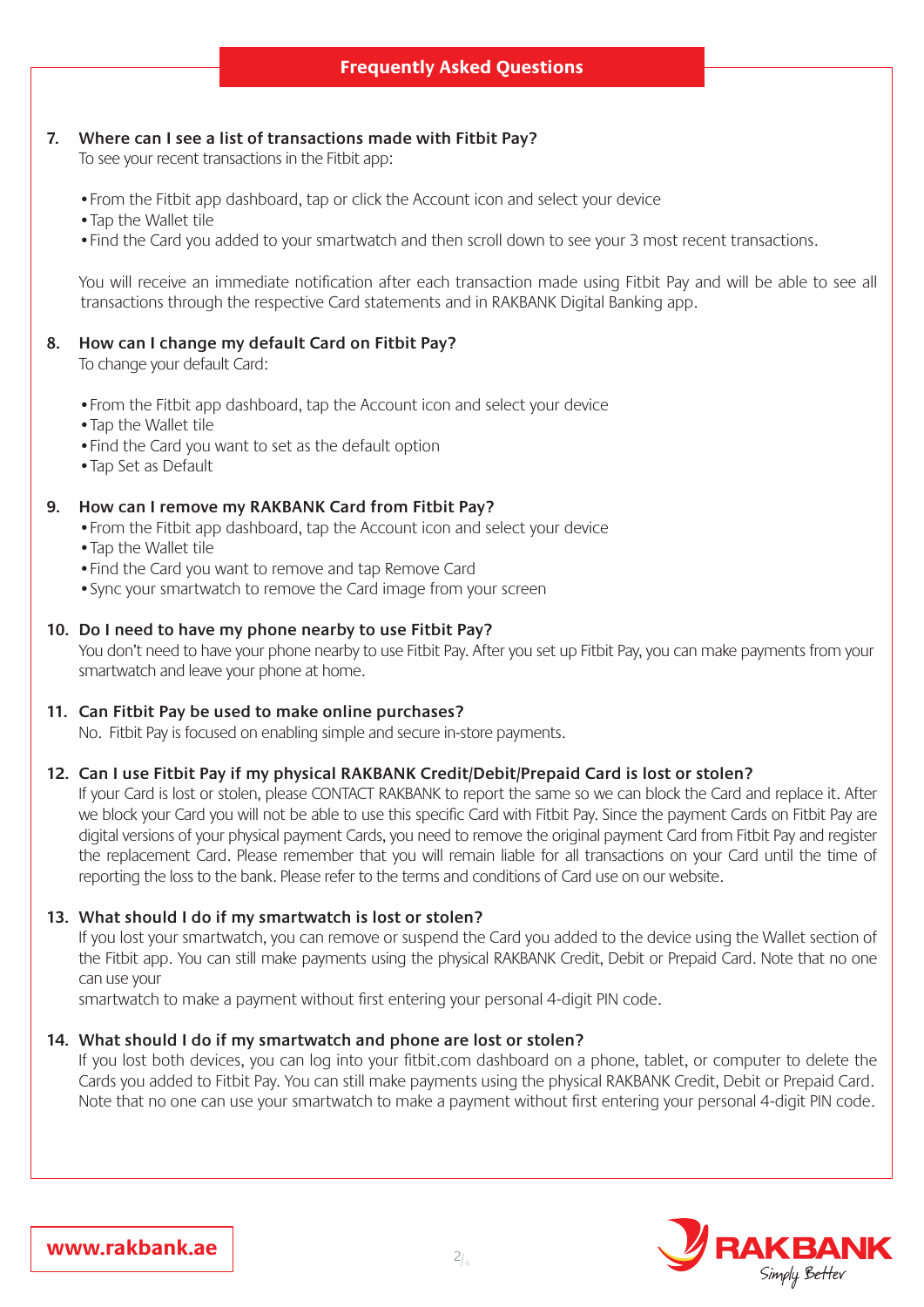To delete your Cards:

- •Log into your fitbit.com dashboard
- Tap the gear icon and select your device
- •Tap Fitbit Pay
- •Tap Deactivate Fitbit Pay. Your Cards are deleted from Fitbit Pay and can no longer be used to make payments with your smartwatch
- **15. Can I continue to use Fitbit Pay if my physical RAKBANK Credit/Debit/Prepaid Card is due to expire?**  You can continue to use Fitbit Pay till your Card expiry date. Once you receive and activate your renewed Card, you will need to add it into Fitbit Pay.
- **16. What happens with Fitbit Pay if my physical RAKBANK Credit/Debit/Prepaid Card is temporarily blocked or suspended?**

Your Fitbit Pay transaction will be declined if your Card is blocked or suspended.

- **17. Can I continue using Fitbit Pay if my physical RAKBANK Credit/Debit/Prepaid Card has been replaced?**  If your old Card was blocked when you placed a request for replacement, you will need to activate and add your new Card to continue using Fitbit Pay.
- **18. Will my Fitbit Pay information still be on my device if it is formatted?**  No. Factory resetting your device will remove all payment Cards registered on your device. To factory reset a device, go to Settings About Factory Reset.
- **19. Does Fitbit Pay have access to my RAKBANK accounts?**  No. Fitbit Pay does not have access to your RAKBANK accounts.
- **20. How many Cards can I register into Fitbit Pay?**  You can register up to 6 Cards.
- **21. Do I need to be connected to Wi-Fi or my cellular data network to use Fitbit Pay?**  You would need an internet connection to initially add Cards / disable Cards from Fitbit Pay. To make transactions, you do not need to have a cellular data or Wi-Fi connection.
- **22. Will I still earn rewards and benefits on my Card when I pay with Fitbit Pay?**  You will get all the benefits, rewards and protection that your RAKBANK Credit, Debit or Prepaid Card currently provides when you pay with Fitbit Pay.
- **23. I am unable to add/use my Card on Fitbit Pay. What should I do?**  Please pay with your physical Card and contact RAKBANK at 04 213 0000 for further assistance.
- **24. Are there any charges for Fitbit Pay?** No charges for using Fitbit Pay.
- **25. How will I know a transaction was successful?**

 After completing a payment using Fitbit Pay, payment confirmation will be displayed on your smartwatch screen. Additionally, you will continue to receive transaction alerts through SMS on your registered mobile number.

**26. Is there anything I need to do if I sell/give away my watch or upgrade to a newer model?** All data on your watch should be deleted before selling/giving away your device. You should also delete all Cards you have added to Fitbit Pay. You should also remove your Card if you temporarily provide your device to someone else; for example if you need it repaired. If you replace or update your device, you will need to add your RAKBANK Card(s) to Fitbit Pay again.